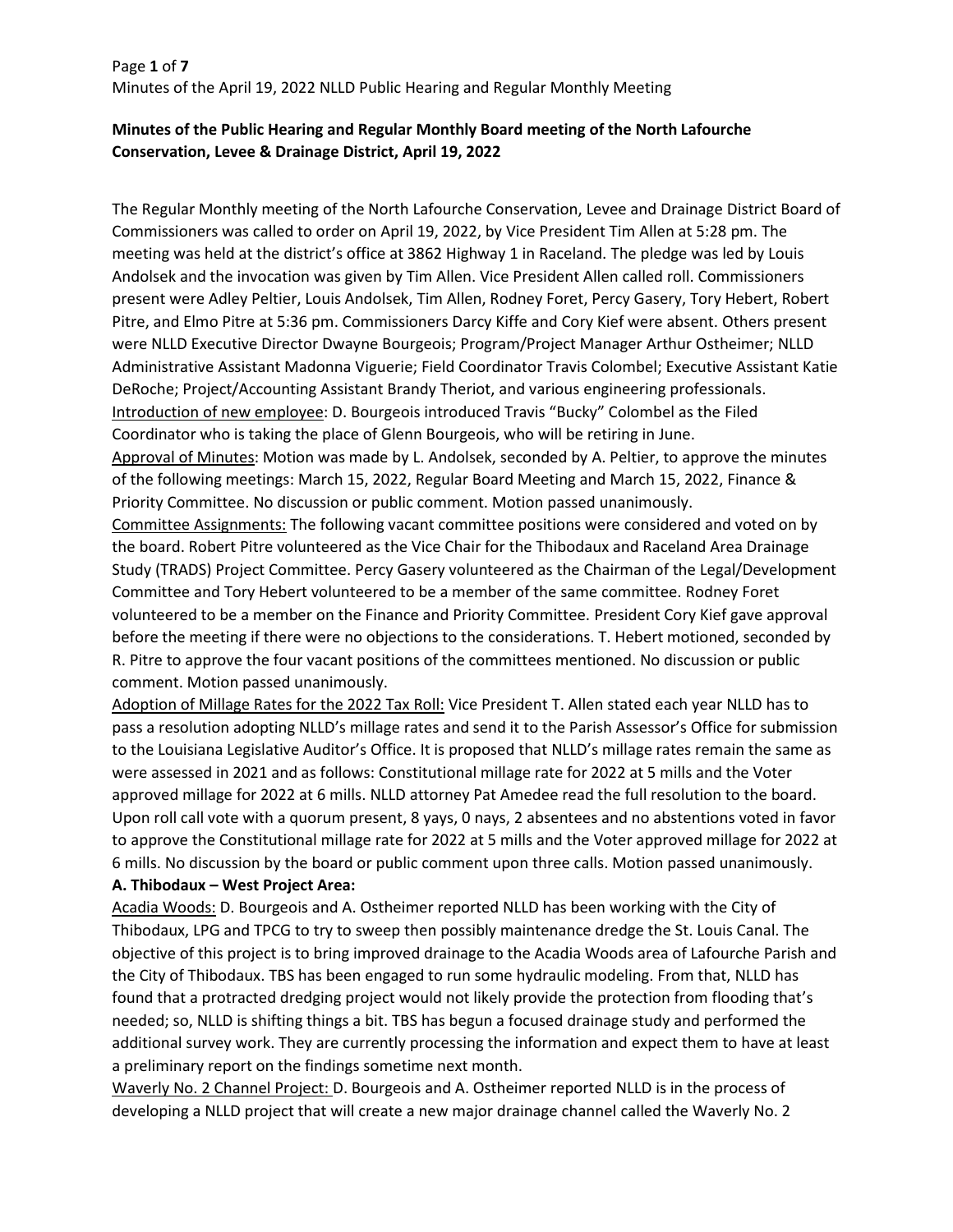### Page **2** of **7**

Minutes of the April 19, 2022 NLLD Public Hearing and Regular Monthly Meeting

Channel Project. NLLD is working on RoW issues with the property owners before moving forward. The TRADS Committee agreed to meet on May 17 at 4:15 to consider the issue.

# **B. Thibodaux - Lockport - Bayou Blue Project Area:**

NSU Drainage Study: D. Bourgeois reported there are some possibilities of portions of this potential project being advanced along with some work on the Coastal Center and NLLD has addressed its funding needs with CPRA and the Governor's office. Heather with DDG is looking to help set up a meeting. The Coastal Center looks like they will be getting some additional P2 funding from last year.

Bayou Blue – Hollywood Backwater Flood Protection Project: D. Bourgeois and A. Ostheimer reported this project was awarded to Sealevel Construction, Inc. last month and the contracts are being executed. The project is designed to protect the areas around the Hollywood canal from storm surge by way of the GIWW. CPRA will be providing a little over \$6.5M GOMESA reimbursement for the construction. The NLLD Board awarded the project in March and contracts issued to Sealevel. Sealevel has returned the contracts to the NLLD. LCI will be scheduling a preconstruction meeting with Sealevel at which time NLLD will determine when the NTP will be issued. NLLD does expect the NTP to be delayed allowing time to give them a procurement period for the materials.

TLBB Element 2, (Lockport to Mathews Levee Improvement Project): D. Bourgeois and A. Ostheimer reported the Lemoine Company, LLC is the contractor on Phase II which is the canal relocation and berm construction. This phase is included in an IGA with CPRA for GOMESA funds reimbursement and the project is complete with the retainage paid last month.

Raceland Prairie District 2 of 12 Seepage Repairs: D. Bourgeois and A. Ostheimer reported last year NLLD had Low Land Construction Company, Inc. as the contractor on a project to address seepage areas. The Substantial Completion Certificate was accepted in January and they have now provided the Clear Lien Certificate to request the payment of retainage. Based on LCI's need assessment and expectation for funding NLLD is developing an improvement project for the 2 of 12 project that will extend into 1 of 12 to Hwy 182. LCI is working on the design of the capital project. In preparation for work in this area, NLLD is continuing the site preparation and excavation on the Sugarland property owned by the NLLD. NLLD is continuing to coordinate with LPG on the new Butch Hill Pump Station with NLLD's development of Sugarland. NLLD was also able to finalize the RoW with Allen Company for the property that will complete and tie in the Element 2 Levee at the new Butch Hill Pump Station. The goal is to remove enough material this year for use on the capital outlay project along with maintenance projects as moving forward. A. Peltier motioned, seconded by P. Gasery to approve payment of pay request #3 for the project retainage in the amount of \$55,258.26 from Low Land Construction Co., Inc. as recommended by the project engineer. D. Bourgeois mentioned NLLD made a Capital Outlay Request in prior years for funding in support of NLLD's broader program of improvements to all these levees in these FDAs. Last year, NLLD did receive Capital Outlay Appropriations in HB2 for these projects. NLLD received a P2 appropriation of \$750K and a P5 Appropriation of \$3.75M of the \$6M ask. D. Bourgeois said he has been in touch with LA representatives and senators and plan to continue to meet with them and others moving forward. No further discussion or public comment. Motion passed unanimously. **C. Lockport - Larose Project Area:**

Lockport – Larose Levee Project Reaches C4, C5, and D1: D. Bourgeois reported Onshore Materials, LLC is the contractor on this project that is phase 1 and 2 of the improvements to the levees in these reaches. Neil Angelette with Angelette Picciola reported Onshore has completed hauling all material from the borrow pit from Edgar Guidry Pump Station to the powerline area and is completing shaping in that area and to the north end of the project on the return structure. They are making substantial progress on southern end of the project working north. Work is also going well on the south end of the project and a lot of the area is shaped to the 8.5 ft objective and based on the current progress, Mr.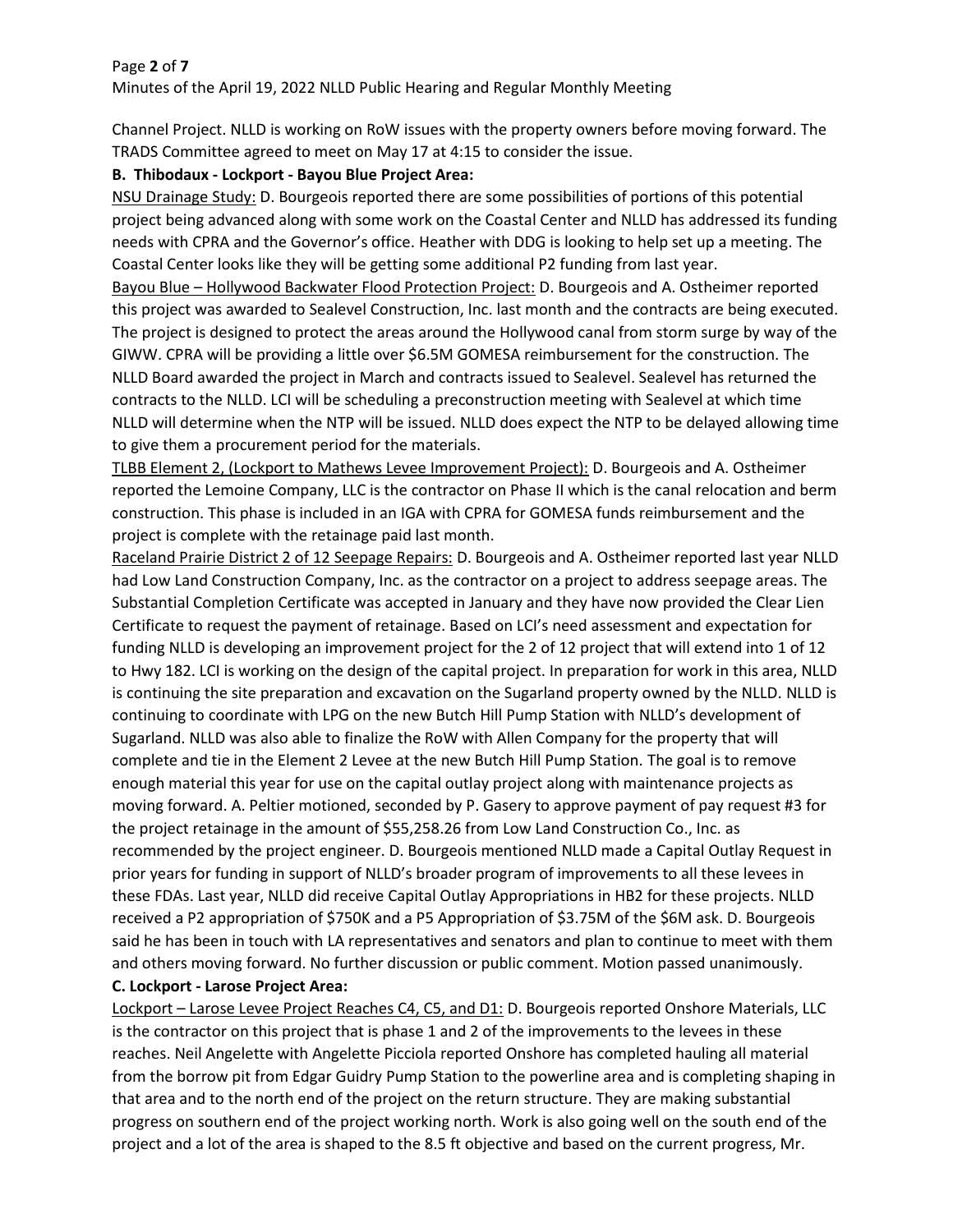#### Page **3** of **7**

Minutes of the April 19, 2022 NLLD Public Hearing and Regular Monthly Meeting

Angelette expects they will be completed in early June. The last pre-approved payment for the project should be for the Curole borrow pit at \$5,896.00. The board was pleased with the amount of positive progress.

Lockport to Larose Reach B Levee Project: D. Bourgeois and A. Ostheimer reported Picciola & Associates continues to work on acquiring a ROW for a pipeline crossing for this levee reach. NLLD will be receiving CPRA reimbursement of \$1M available this year for this project and working with CPRA to finalize the documents for execution. CPRA has drafted the final version of the IGA and is circulating it for signature. NLLD forwarded a review set of plans to CPRA for and provided some additional geotechnical information per their request. NLLD met with a landowner that is optimally located to provide dirt for the project and he was receptive to the idea. NLLD plans on working through some details, but NLLD does believe by providing the dirt for the project there will be some economic benefits.

### **D. Choupic Project Area:**

East 80 Arpent (Dixie Canal): D. Bourgeois and A. Ostheimer reported the Linkbelt/Wilco Deep-water Marsh Buggy is being used for some long term and long overdue maintenance dredging and is continuing to dredge the second section of the canal. NLLD is planning the next working location for the machine. There are a few other maintenance items to address with the machine after this project. West Choupic Storm Water Protection Project: D. Bourgeois reported NLLD is working with LCI to realign the proposed levee in an area that avoids the worst impacts to landowners yet may still be OK with the Corps. The goal is to establish that alignment and have a Pre-App meeting with the Corps to see if they will give a nod and then continue notifying and working with the Choupic community's impacted landowners until a fair proposed project is agreed upon.

#### **E. St. James Project Area:**

Woodland Heights Levee: D. Bourgeois and A. Ostheimer reported this project will provide backwater flood protection from Woodland Heights to the public housing on Hwy 20 which had issues during last year's floods. NLLD has been working with the landowners in the area and have a project that will meet the needs of the area and prevent future flooding. LCI delivered a conceptual layout and project report to define the area of benefit and overview of the project. The plan is to turn and use the spoil from a new and existing drainage ditch to build a levee from the back of Woodland Heights along the 80 Arpent Canal that will extend North behind public housing and tie into Hwy 20. As part of the project the owner of Woodland Heights has allocated an area to provide borrow material as needed for the project.

### **F. Lake Bouef Watershed Project Area:**

Zeller/Larousse Forced Drainage Area Systems Improvements: D. Bourgeois and A. Ostheimer reported Phase 2 of this project is designed to provide structural stability to the system and improve the levee to a 5' elevation. This construction is being partially reimbursed with GOMESA funding through CPRA. Sealevel has almost completed the Zeller side of the project and is moving to the Larousse Side. NLLD also contracted to have the trees (232) removed from the Forced drainage channel on the Larousse side of the project, which has been completed. T. Hebert motioned, seconded by A. Peltier to approve Change Order No. 1 to increase the contract time by an additional 25 days to extend the construction period to June 23, 2022, due to adverse weather conditions as requested by Sealevel Construction, Co., Inc. and recommended by the project engineer. The board questioned the adverse weather since the weather has been extremely dry. Tre Chauvin with Leonard Chauvin stated these days are within a 4 month period back from December and believe the contractor are justified in these days. L. Andolsek mention there needs to be consistency with using rain days for change orders. R. Foret expressed his frustration in delays with using rain days. Mr. Chauvin said he understood the frustration; however, they would not approve these rain days if they were not justifiedr. A. Ostheimer stated NLLD does rely heavily on the engineers' recommendations for these change orders. Discussion ensued with possible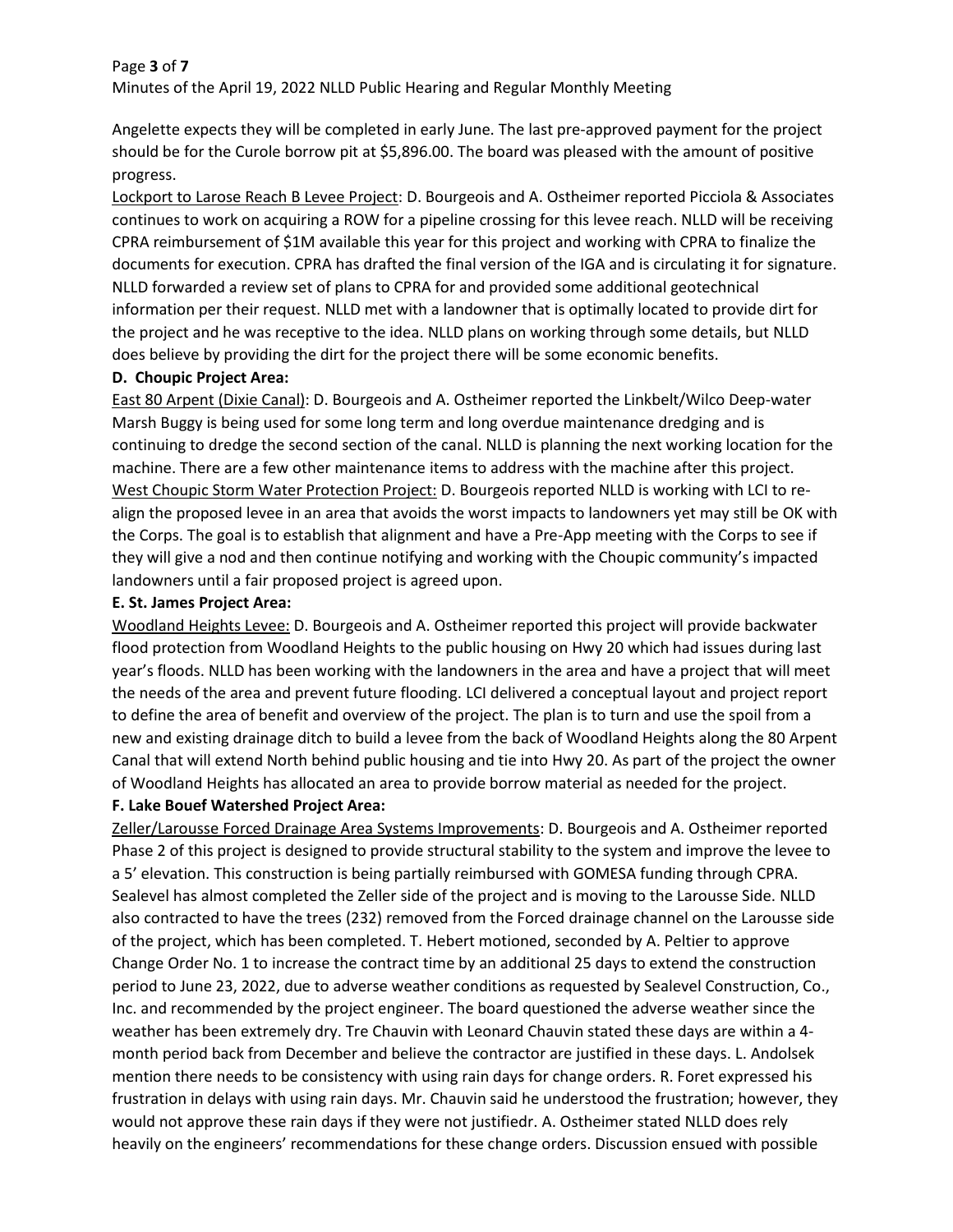#### Page **4** of **7**

Minutes of the April 19, 2022 NLLD Public Hearing and Regular Monthly Meeting

inconsistencies with using rain days or adverse weather as proper terminology for delays. No further discussion or public comment. Motion passed. A. Peltier motioned, seconded by L. Andolsek to approve payment of pay request #4 in the amount of \$116,749.30 from Sealevel Construction, Inc. as recommended by the project engineer. No discussion or public comment. Motion passed unanimously. LBW Backwater Protection Project: 308 Farmers Meeting: D. Bourgeois reported there are some federal rule changes being contemplated that would impact this potential project. NLLD will have to wait a bit to see how this all shakes out before re-grouping. Discussion ensued about blockage in Theriot and Halpin Canals. Dwayne stated this affects navigational passage but since there is no blockage of drainage, it is not an issue the levee district can take on. If the issue does start to impact drainage and flood protection, then the NLLD would have jurisdiction to solve the problem.

### **G. Gheens Project Area:**

Natural Gas FDA Levee Improvements: D. Bourgeois and A. Ostheimer reported Clark Construction Enterprises, LLC is the contractor for this project that is designed to improve the levee elevation to 7'. The construction is being reimbursed with GOMESA funding through CPRA. NLLD met with ASCE and Clark Construction on March 24th to discuss the project. This month they have installed the sheet pile and drainage on the Golden Ranch side of the project. They also began increasing the elevation of the levee, and NLLD has requested they continue. T. Hebert motioned, seconded by A. Peltier to approve Change Order No. 3 for an additional 8 days to extend the contract time to April 24, 2022 due to rain/wet condition days as requested by Clark Construction Enterprises, LLC and recommended by the project engineer. Discussion ensued again on the inconsistencies and concerns with determining rain/wet conditions. A. Ostheimer mentioned he will begin to better explain these adverse weather condition days in the monthly reports. No further discussion or public comment. Motion passed unanimously. R. Pitre motioned, seconded by E. Pitre to approve payment of pay request #7 in the amount of \$499,119.84 from Clark Construction Enterprises, LLC as recommended by the project engineer. No discussion or public comment. Motion passed unanimously.

Upper Barataria Risk Reduction (UBRRP) Project: D. Bourgeois reported this project is included in the State's Master Plan for 2017. The NLLD and the LBLD have been working cooperatively to get this design further down the road. The project received some good news, getting a favorable Chief's report even before its full authorization by congress. But, the project, via the Corps, did receive \$8M in funding for PED.

# **H. Valentine - East Project Area:**

T-Bois Levee FDA: D. Bourgeois and A. Ostheimer reported Circle LLC is the contractor on this project that includes maintenance work on the area of the levee from Hamilton St. to North American Shipyard. Circle has contracted with Low Land to haul material for the project and restarted hauling on March 17th. To date they have completed approximately 4,000 LF to final grade. Currently it is expected they have two more work weeks of hauling and shaping to complete the project. E. Pitre motioned, seconded by T. Hebert to approve payment of pay request #7 in the amount of \$76,016.15 from Circle, LLC as recommended by the project engineer. No discussion or public comment. Motion passed unanimously. T-Bois Ludevine Levee Tie In: D. Bourgeois and A. Ostheimer reported this project will connect the T-Bois Levee on the eastern side of Hamilton Street to the Ludevine Levee on the Western side of Hamilton Street. It will provide some interconnectivity to the two FDAs. NLLD will take advantage of the property off of Hamilton Street that will be purchased to provide the material for this project and will hopefully be able to perform the earthen work as a proposal. NLLD has Outer Limit continuing to excavate and process material. They have removed and processed enough material for the levee tie-in. Based on some of the future work we have planned, we have them continuing to stage and process excavated material for future use. If needed the material for the tie in could be pushed up very quickly.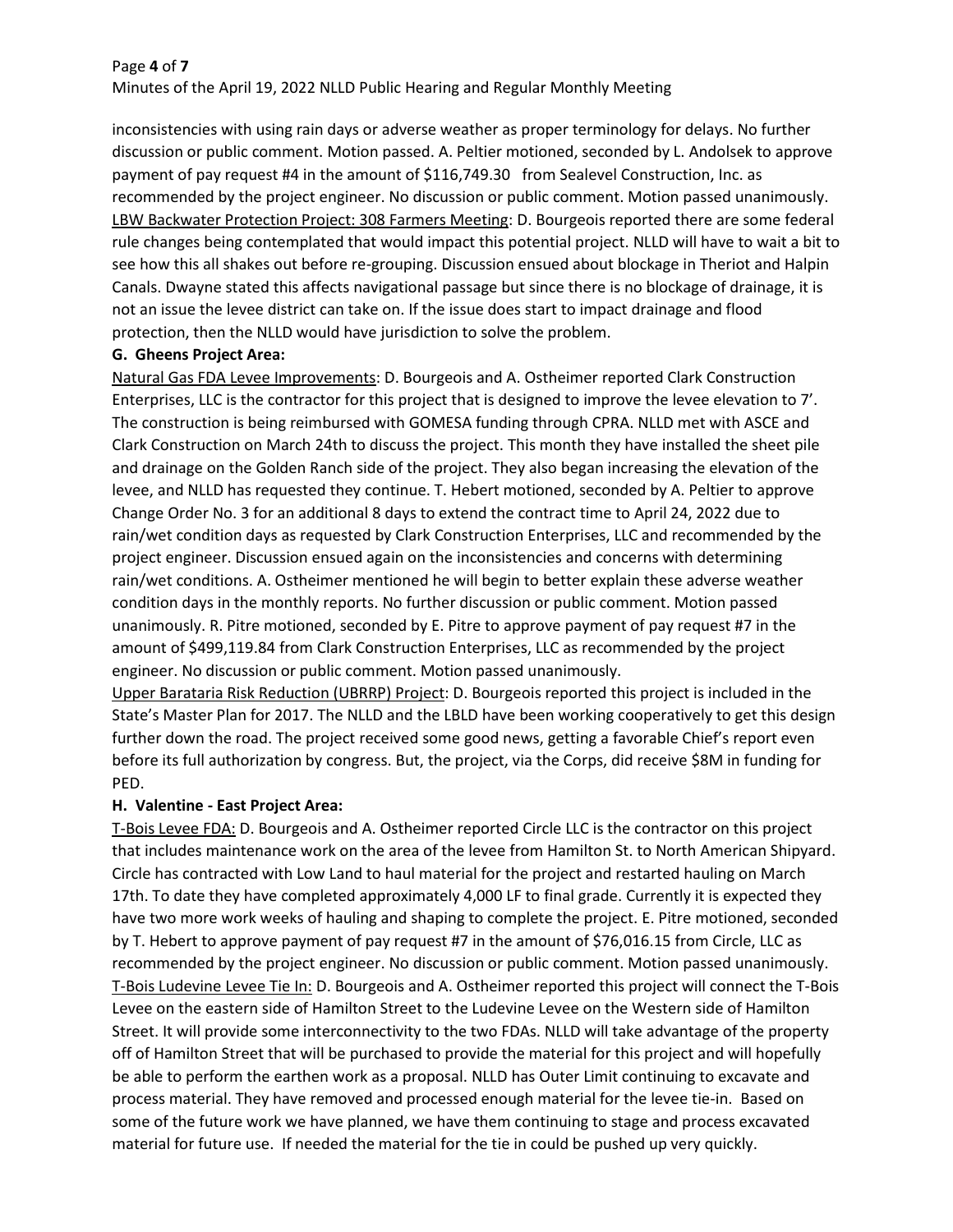# Page **5** of **7** Minutes of the April 19, 2022 NLLD Public Hearing and Regular Monthly Meeting

Morganza to the Gulf Eastern Tie-in, reach 2 Interim Improvements: D. Bourgeois and A. Ostheimer reported Dynamic Group, LLC that is the contractor for this project designed to enhance nearly 20,000 LF of levee improvements to an approximate 7.5' elevation and modify the Ludevine Pump Station to account for the modified levee section. The CPRA will provide \$3M for this project available through Capital Outlay / State Surplus funds. NLLD met with Dynamic on April  $12<sup>th</sup>$  to discuss the project. Dynamic is continuing to excavate, process, haul, and install material. They are still a bit behind schedule, but they are making good progress. They have a good bit of material staged on the levee that will be installed over the next month. L. Andolsek motioned, seconded by E. Pitre to approve Change Order No. 2 to increase the contract time by an additional 10 days due to adverse weather conditions as requested by Dynamic Group, LLC and recommended by the project engineer. Discussion ensued on the number of additional days allowed. No further discussion or public comment. Motion passed unanimously. E. Pitre motioned, seconded by P. Gasery to approve payment of pay request #5 in the amount of \$86,833.84 from Dynamic Group, LLC as recommended by the project engineer. No discussion or public comment. Motion passed unanimously.

Ludevine Pump Station Replacement: D. Bourgeois and A. Ostheimer reported this project was developed out of the poor condition of the existing station and a conflict with the Reach 2 levee alignment. Recognizing this conflict and need, CPRA through GOMESA funding provided \$2.8M in the annual plan for construction of this project. NLLD is working with CPRA to finalize the documents for execution and seeking additional funds to cover project cost increases. NLLD has been working with GIS Engineering on the development of this project. Currently the IGA is being circulated through CPRA for signature. NLLD met with GIS to discuss the pump station design on March 24th and also discussed it on April 12th. GIS has a good portion of the design complete and is currently working on drafting the review drawings. NLLD is planning on having everything ready to bid by the end of this year.

Morganza to the Gulf Eastern Tie-in, Reach 3 Interim Improvements: D. Bourgeois and A. Ostheimer reported funding for this project is included in the State's Annual Plan this year. NLLD met with Intracoastal Consultants on March 29th to discuss the project status to review the additional pipeline identification work. As suspected, there is a lot of pipelines, mostly flow lines that will have to be worked around. NLLD met with the pipeline representatives on April 14<sup>th</sup>. NLLD also met with RRS regarding the alignment in order to discuss a potential right of away on April 14th. NLLD received a lot of information to move forward with the project.

### **I. Maintenance and other Regional Projects:**

Maintenance Projects: D. Bourgeois and A. Ostheimer reported NLLD has DDG sent plans to review for St. Charles bypass and are finalizing a couple of revisions based on NLLD's comments. NLLD should be ready to request proposals for this project this week. Sealevel has completed tying in the Legendre Canal Levee to the Choctaw Road. NLLD issued a contract for maintenance work on Reach D4 through Allied Shipyard. This was done so the contractor can procure the materials to modify the stoplogs. NLLD would like to start the earthen work next month on D4. There is also a project in Raceland Prairie 3 of 12 to address some seepage issues. LCI has developed a plan and NLLD has met with the landowners who have stated a willingness to execute RoWs for the NLLD to perform the work. This is planned to start in the next couple of months.

Morganza to the Gulf (MTG), Larose to Lockport Feasibility Report: D. Bourgeois reported Delta Coast Consultants (DCC) is working on the design of the actual alignment of the levee within the district and to file the permit application. Now that there is a new start funding for the project, the goal is to closely integrate efforts with the Corps, especially pertaining to permitting. DCC has modified the Reach 1 permit and resubmitted to USACE to blend with projects permitting through the Corps CW. Morganza to the Gulf: D. Bourgeois reported the Morganza to the Gulf project has its federal "new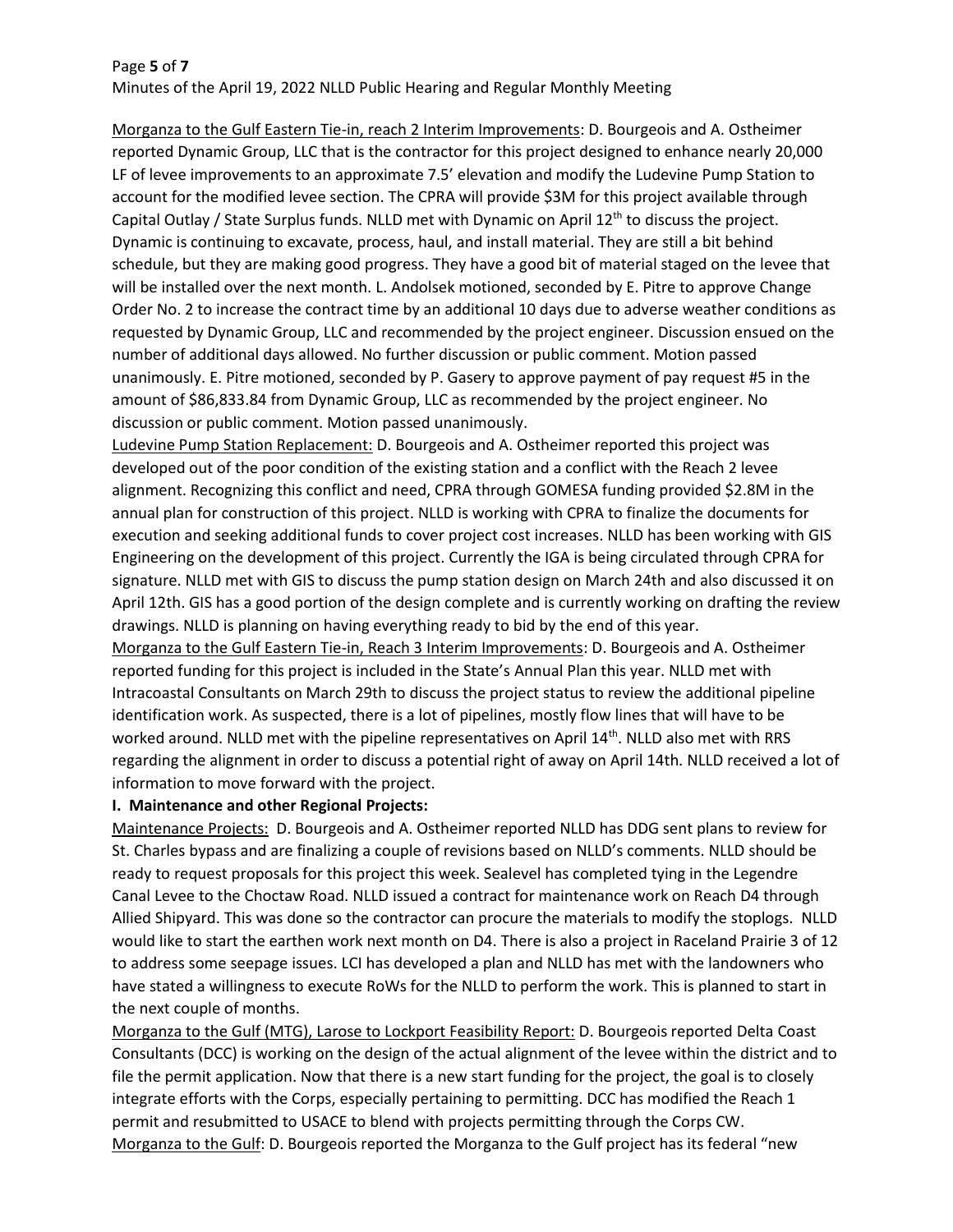### Page **6** of **7**

Minutes of the April 19, 2022 NLLD Public Hearing and Regular Monthly Meeting

start" designation, a signed PPA and considerable funding for the project at \$378M through the IIJA. All involved are also pursuing additional ongoing funding from the Federal Government and are encouraged in what everyone is hearing. Everything is falling into place; but, there is still the need to keep pushing for ongoing funding and to match the Morganza's efforts and needs with the Corps. The U.S. Senate approved \$19.333 million for the Morganza to the Gulf Hurricane Protection Project (MtG) with passage of the federal omnibus spending bill. The House is expected to follow based on the House Appropriations Committee release. There is already work starting on the 2023 Appropriations. The funding is specifically included in the FY2022 Energy and Water Development and Related Agencies Appropriations measure that was part of the larger budget package. NLLD, the State and TLCD have an established priorities list based on the largest vulnerabilities along the MtoG alignment for any funding received. It includes. 1)Humble (~\$44.25 Million, finishing the work from the new start) 2) GIWW-East Closure (~\$121 Million, closure and tie in near North American) 3) GIWW-West Engineering and Design (~\$13.25 Million,) 4)Reach A south – Minors Canal to Marmande Ridge (~\$119.5 Million) 5) Eastern Tie-In (~\$93.75 Million) 6) Minors Canal Flood Gate (~\$29.5 Million) 7) GIWW-West Construction (~\$112 Million) 8) F/L/I/H Levee Lifts (~\$82.75 Million) 9) Required Mitigation (~\$60 Million). Note that the highest priority after finishing what has been started at Humble is the Eastern GIWW closure. For economy, it made sense to work on the design of the GIWW western closure structure but its construction would come after the work on the western and eastern tie in (4 & 5) which are to be worked simultaneously. The Eastern tie in are projects known as Reach 1 from the GIWW to where starting Reach 2 is. It also includes what is called Reach 3 and 4 on the East side of Bayou Lafourche; With funding coming, everyone needs to continue staying ahead of which projects are a priority and which other MtoG projects can be funded through other opportunities. The MAC presented to the MRC and will have a flyover of the Morganza this week with ASA (civil works), Michael Conner. Morganza to the Gulf (MTG), Reaches K & L and Structures: D. Bourgeois reported NLLD will be responsible for some clearing work on reach L as was discussed previously. NLLD is working with ASCE and FEMA as required to receive reimbursement for most of this effort.

### **K. General Items:**

Equipment: A. Ostheimer gave an update on equipment for this month. The big marsh buggy is working fine. The machine in Sugarland needs some turntable bearings. The Taz machine has a few electrical and hydraulic issues that are being worked on. The Legal and Development Committee will have to meet on the issues with the Taz machine.

Photo Presentation: A. Ostheimer presented photos and gave explanations on the following projects: Dixie Canal; LtoL C4,C5,D1; Natural Gas Levee; MtoG Reach 2; Ludevine Pump Station; T-Bois Levee FDA Louisiana Board of Ethics Reporting Requirements: D. Bourgeois reminded each Commissioner they are required to complete a Tier 2.1 Personal Financial Disclosure Statement (Form 417) on or before May 15th each year. The electronic version can be found at: http://ethics.la.gov/Pub/FinDiscl/F417s.pdf. Please let Katie know if a printed version is preferred for submittal.

NFIP: D. Bourgeois reported there is currently not much unexpected movement with NFIP and RR2.0, or the RFI they recently put out. D. Bourgeois stated he gave a presentation on RR 2.0 and its impacts to the Bayou region at BIG on April 11. The response was eye-opening. The best approach now is to educate the public on these drastic changes and have them contact LA congressmen/senators, who are already addressing this.

Other Meetings this Month: D. Bourgeois stated in addition to the regular monthly meeting circuit and those previously discussed, he participated in the following meetings:

SCIA Luncheon: 3/15

MAC Meeting: 3/15